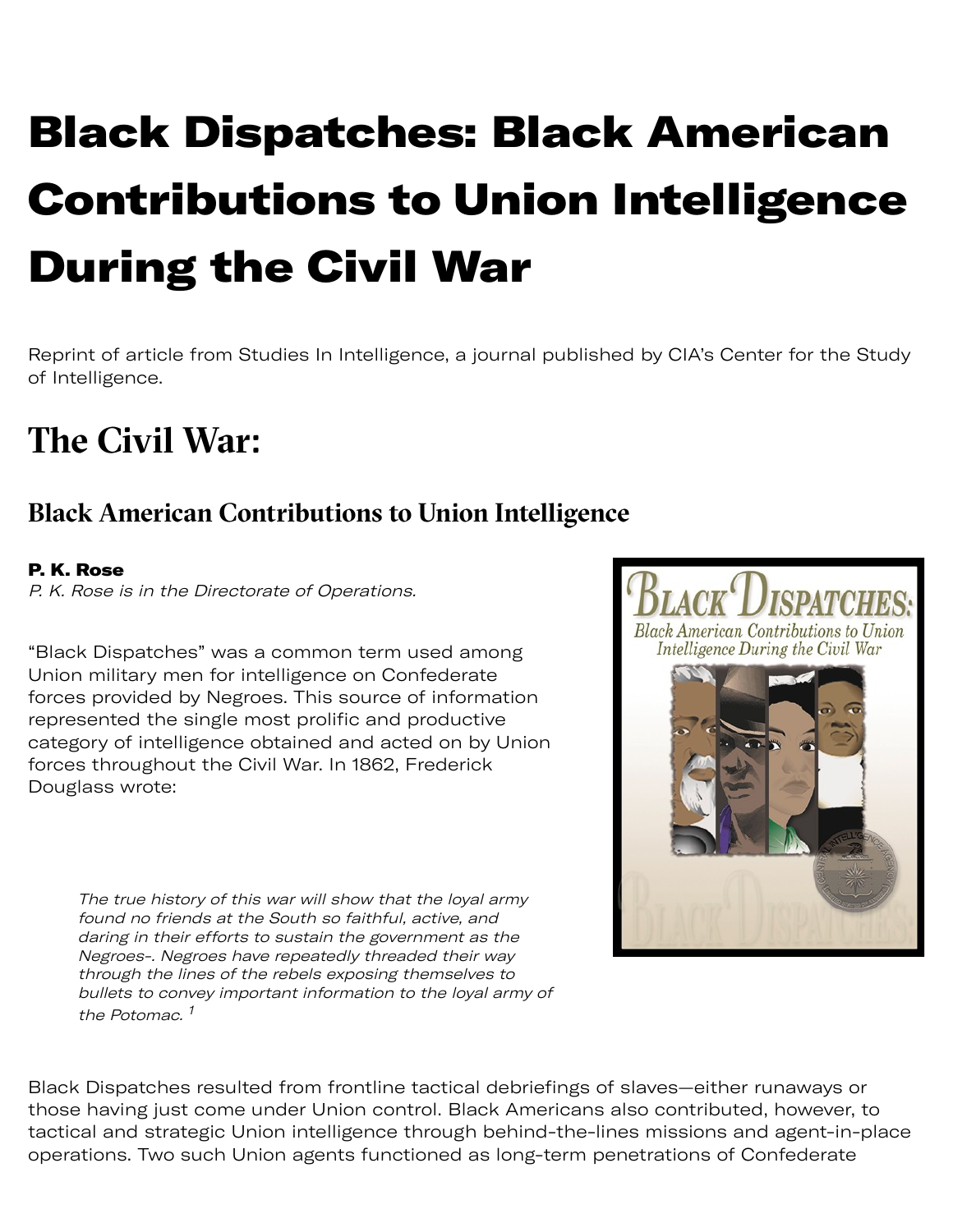President Jefferson Davis's "White House" staff in Richmond, Virginia. Even such a prominent woman as Harriet Tubman, best known for her activities involving the "underground railroad," played an important role in Union intelligence activities.

The value of the information that could be obtained, both passively and actively, by black Americans behind Confederate lines was clearly understood by most Union generals early in the war. Popular recognition of this was also apparent through a stream of articles and stories in the Northern press during the war. Gen. Robert E. Lee, commander of the Confederate Army of Northern Virginia, was equally aware, and in May 1863 he said, "The chief source of

information to the enemy is through our Negroes."  $2$  Because of the culture of slavery in the South, Negroes involved in menial activities could move about without suspicion. Also, officials and officers tended to ignore their presence as personal servants when discussing war-related matters.

After the war, however, the intelligence contributions of black Americans became obscure. While racial prejudice probably played a part in this, as it did regarding the military contributions of black American Union military units, several other factors added to this lack of recognition. Historically, most successful spies do not want their identities made public. Even individuals who may have provided one-time pieces of useful intelligence usually prefer anonymity. This was particularly true in the emotional period after the Civil War, when many of these black Americans lived near people still loyal to the South.

Simple lack of official records of intelligence activities on both sides was another factor. Many of these records were purposely destroyed to protect those involved and still living. One of the last acts of the Confederate secretary of war before fleeing Richmond in 1865 was to destroy virtually all intelligence files, including counterintelligence records regarding Union spies.

In Washington, the War Department turned over portions of its intelligence files to many of the participants involved. Most of these records were subsequently destroyed or lost. Thus, accounts by individuals of their parts in the war or official papers focusing on larger subjects, such as military official correspondence, have become important sources of information on intelligence activities. Much of this information is difficult to substantiate or place in perspective and context due to the lack of supporting documents.

Twenty-four books were published after the war by self-proclaimed spies or counterspies-19 by men and five by women. Seventeen of these books came from the Union side and seven from the Confederate side. None were written by black Americans. Nevertheless, research of existing records does permit the identification of nine black Americans whose intelligence contributions to the Union cause were significant.

One of the first large-scale Civil War battles was the result of information provided by George Scott, a runaway slave. He furnished intelligence on Confederate fortifications and troop movements to Gen. Benjamin F. Butler, commander of Fort Monroe located at the mouth of the James River on the tip of the Virginia peninsula. Shortly after the start of the war, Butler had issued orders that all "contraband" <sup>3</sup> arriving in Union lines be brought to his headquarters for debriefing.

Scott had escaped from a plantation near Yorktown. While making his way toward Fort Monroe, he observed that Confederate forces had thrown up two fortifications between Yorktown and the fortress. Butler's officers were impressed with Scott's information but wanted to confirm it. Scott agreed to accompany a Union officer on several scouting trips behind Confederate lines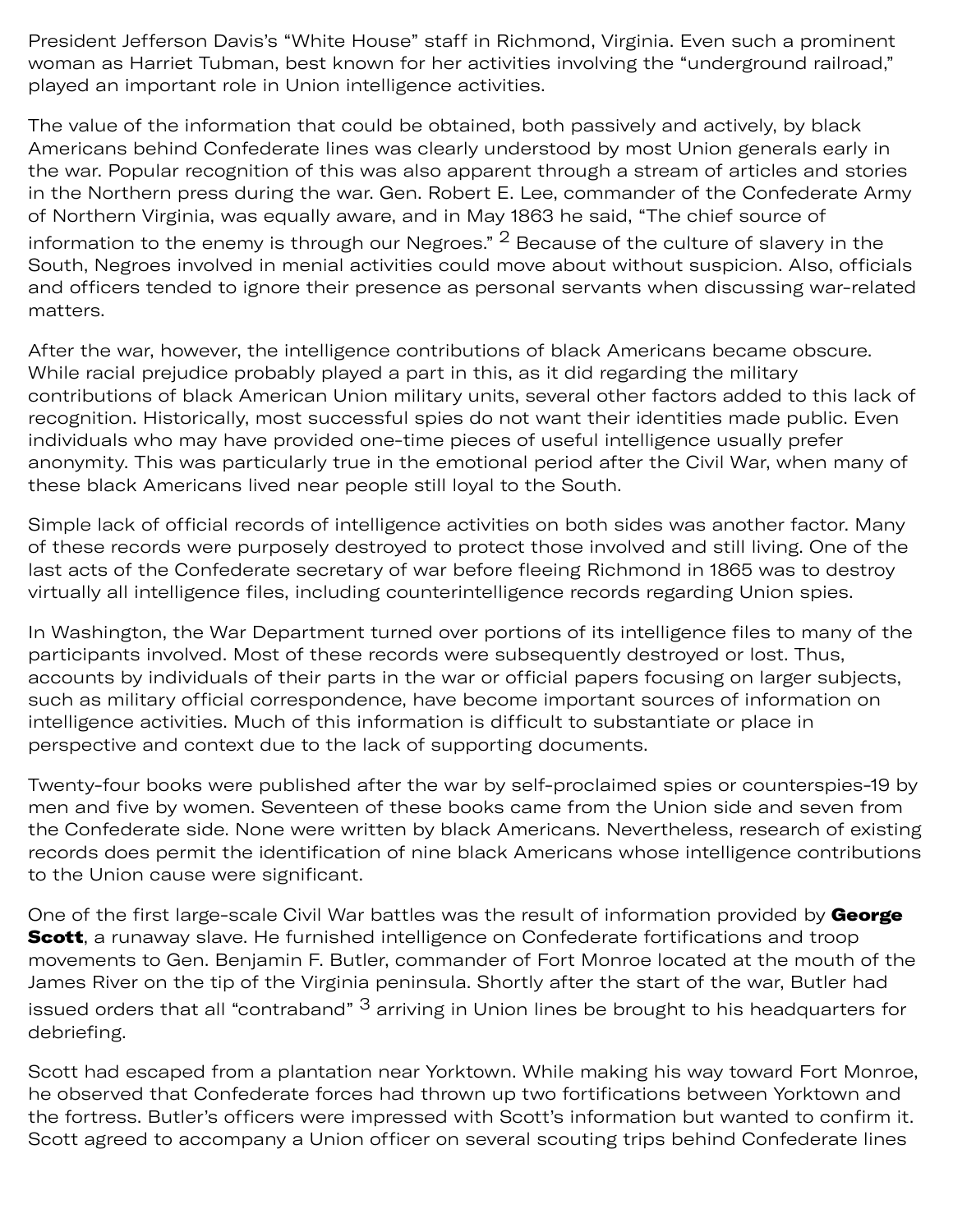to obtain more specific intelligence. On one of these missions, Scott barely missed being wounded by a Confederate picket; the bullet went through his jacket.

Based on the intelligence gained from these missions, Butler determined that Confederate forces were planning an attack on Newport News, capture of which would isolate Fort Monroe

from Union resupply. He ordered a preemptive attack on the Confederate position, <sup>4</sup> but the military operation was poorly conducted and ended in a Union defeat. Although the intelligence was solid, the military tactics were not.

#### **One of Pinkerton's Operatives**

As Union forces grew and better organization was required, Maj. Gen. George B. McClellan was given command of the Army of the Potomac defending Washington. He brought with him as his chief of intelligence Allan Pinkerton, who had gained some fame running a Chicago detective agency. Pinkerton, often using the alias Major Allen or E. J. Allen, had responsibilities for collecting intelligence on the enemy and for counterintelligence activities against enemy agents. Most of the intelligence he collected resulted from an extensive and well-organized debriefing program of people crossing over from Confederate lines. These informants included merchants with business ties on both sides, deserters from the Confederate Army, prisoners of war, civilians traveling to escape the fighting or for other personal business, and former slaves. While each group provided valuable information, Pinkerton soon discovered that the former slaves were the most willing to cooperate and often had the best knowledge of Confederate fortifications, camps, and supply points.

Pinkerton instructed his operatives to focus their efforts on debriefing former slaves. He also directed them to be on the lookout for former slaves who had some education or seemed particularly skilled in observing and remembering military details. Once these individuals were identified, they were sent to Pinkerton for further assessment and evaluation. From these black Americans, Pinkerton recruited a small number for intelligence collection missions behind Confederate lines.

The best known of these Pinkerton agents was [John Scobell](file:///library/center-for-the-study-of-intelligence/csi-publications/books-and-monographs/black-dispatches/scobell.jpg/image.jpg), recruited in the fall of 1861. Scobell had been a slave in Mississippi but had been well educated by his owner, a Scotsman who subsequently freed him. He was quick-witted and an accomplished role player, which permitted him to function in several different identities on various missions, including food vendor, cook, or laborer. He often worked with other Pinkerton agents, sometimes playing the role of their servant while in the South. He worked with Timothy Webster, perhaps Pinkerton's best agent, on missions into Virginia and also with Mrs. Carrie Lawton, Pinkerton's best female operative.

Scobell is credited with providing valuable intelligence on Confederate order of battle, status of supplies, and troop morale and movements. Frequently, while the white Pinkerton agents elicited information from Confederate officials and officers, Scobell would seek out leaders in the black community and collect their information on local conditions, fortifications, and troop dispositions.

Scobell often used his membership in the "Legal League," a clandestine Negro organization in the South supporting freedom for slaves, to acquire local information. League members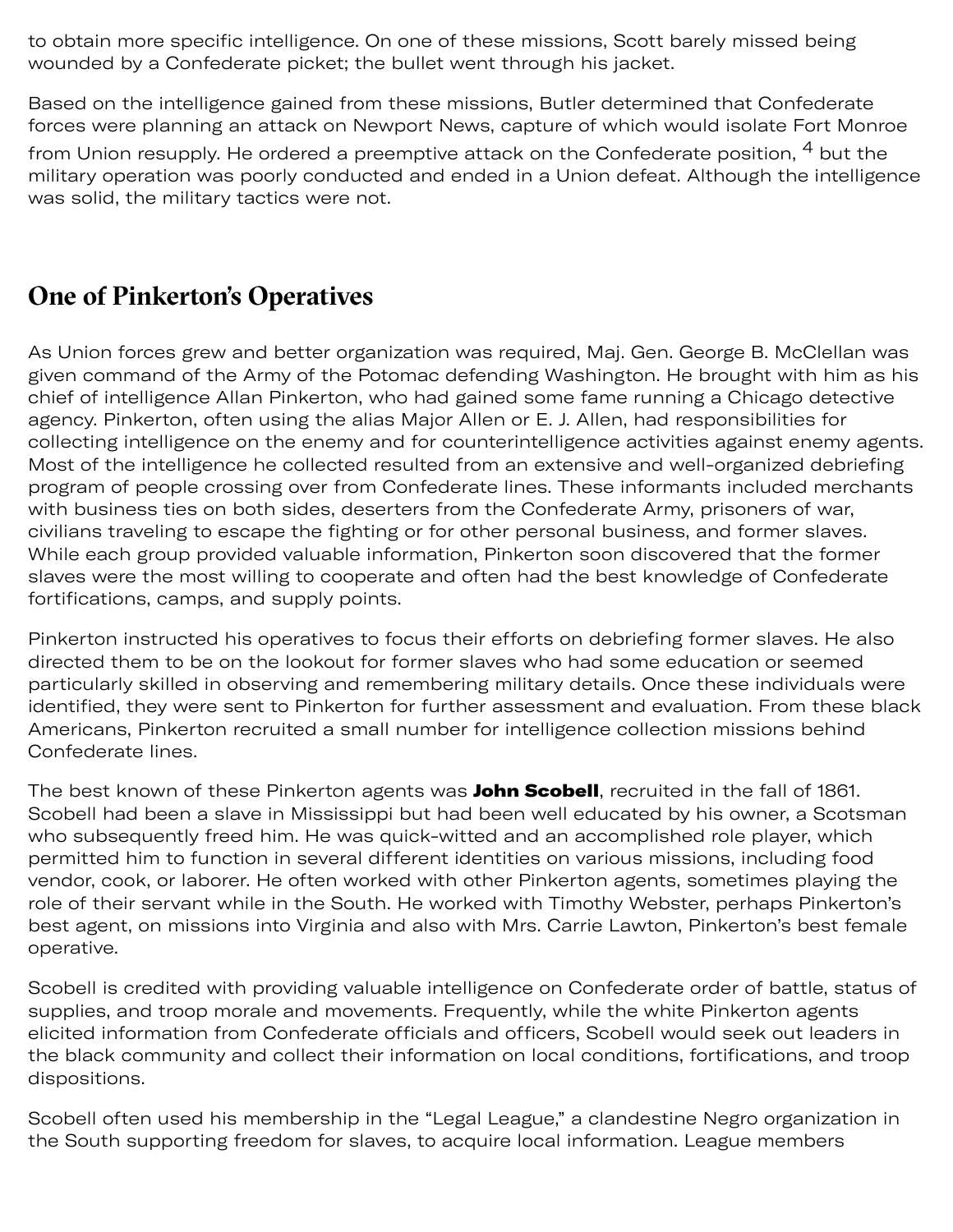sometimes supported Scobell's collection activities by acting as couriers to carry his information to Union lines. On at least one occasion, as described by Pinkerton, Scobell protected the escape of Mrs. Lawton from pursuing Confederate agents. <sup>5</sup> He worked for Pinkerton from late 1861 until the intelligence chief closed down his operations in November

1862, when McClellan was replaced by Gen. Ambrose E. Burnside.

### **A Riverboat Spy**

While Scobell was roaming behind enemy lines between Washington and Richmond, another black American, W. H. Ringgold, was working on a riverboat on the York River in Virginia. He had been "impressed" (coerced) into service as a result of having been in Fredericksburg at the time Virginia seceded from the Union. Ringgold spent six months on the river, helping move troops and supplies on the Virginia peninsula. When his ship was damaged by a storm, he and the other crewmen were permitted to travel back North by way of Maryland's Eastern Shore. On reaching Baltimore, he sought out Union officials, who immediately sent him to Pinkerton in Washington.

In December 1861, Ringgold provided Pinkerton with detailed intelligence on Confederate defenses on the peninsula. This included locations of fortifications and artillery batteries, troop concentrations, and defenses on the York River. His information was the best McClellan received before the start of his peninsula campaign in March 1862; it was also the basis for much of his strategic planning for the opening of that campaign. <sup>[6](#page-8-5)</sup>

#### **Naval Intelligence**

Equally valuable intelligence was provided to the Union navy by black Americans. Two examples of strategic importance occurred during the late 1861-early 1862 period. Mary Touvestre, a freed slave, worked in Norfolk as a housekeeper for an engineer who was involved in the refitting and transformation of the USS Merrimac into the Virginia, the first Confederate ironclad warship. Overhearing the engineer talking about the importance of his project, she recognized the danger this new type of ship represented to the Union navy blockading Norfolk. She stole a set of plans for the ship that the engineer had brought home to work on and fled North. After a dangerous trip, she arrived in Washington and arranged a meeting with officials at the Department of the Navy.

The stolen plans and Touvestre's verbal report of the status of the ship's construction convinced the officials of the need to speed up construction of the Union's own ironclad, the Monitor. The Virginia, however, was able to destroy two Union frigates, the Congress and the Cumberland, and run another, the Minnesota, to ground before the Union ironclad's arrival. If the intelligence from Touvestre had not been obtained, the Virginia could have had several more unchallenged weeks to destroy Union ships blockading Hampton Roads and quite possibly open the port of Norfolk to urgently needed supplies from Europe.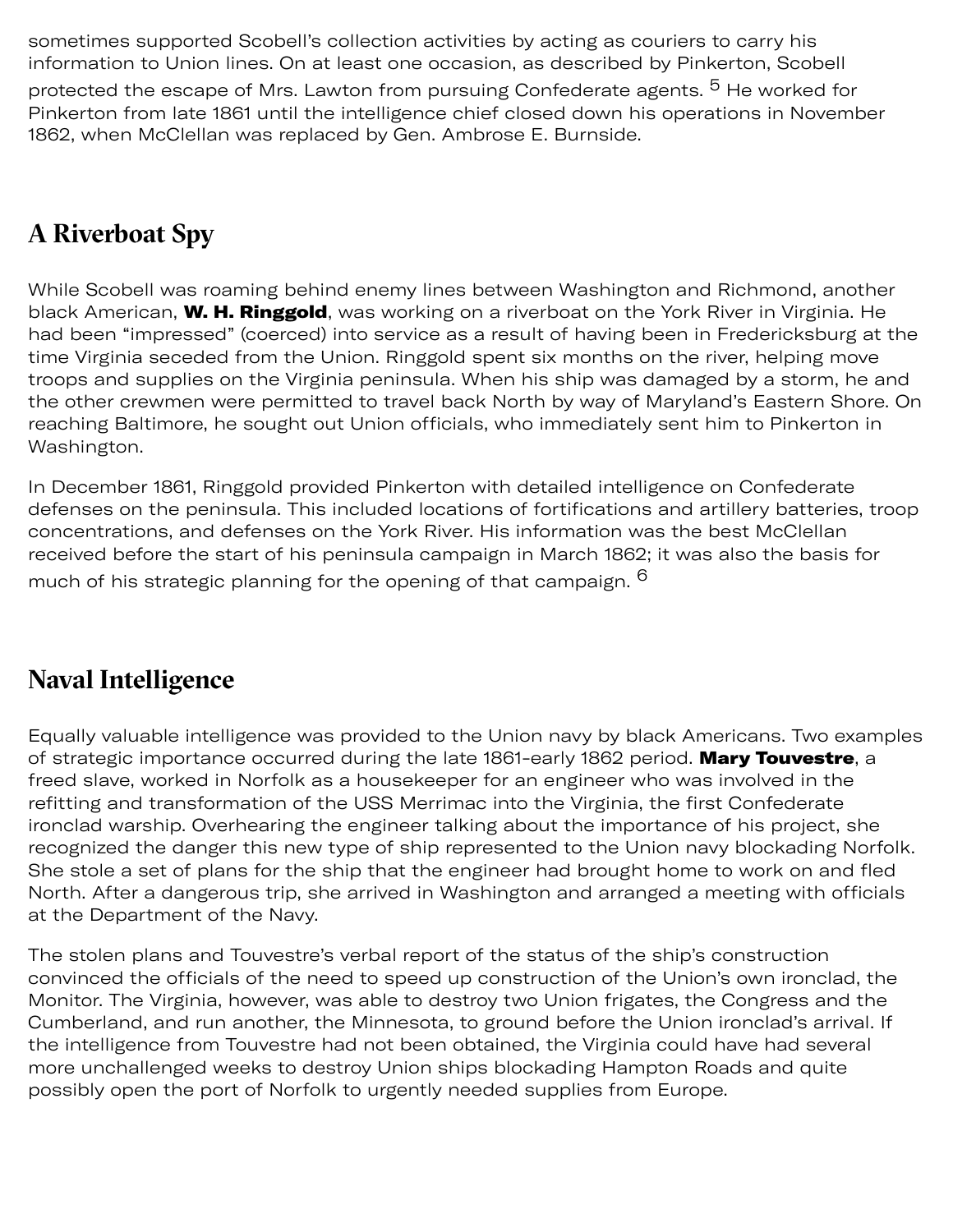#### **Robert Smalls' Achievements**

A second piece of important naval intelligence concerned the strategic Confederate port of Charleston, South Carolina, one of a few ports in the south with railroad lines capable of speedy transportation of supplies to Richmond and other key Confederate manufacturing and supply centers. According to an annual report from the Secretary of the Navy to President Lincoln, [Robert Smalls](file:///library/center-for-the-study-of-intelligence/csi-publications/books-and-monographs/black-dispatches/smalls.jpg/image.jpg)-a contraband ship pilot who had recently escaped from Charlestonsupplied a sufficient amount of important military operational intelligence to generate "a turning of the forces in the Charleston harbor." Smalls supplied Admiral Samuel F. Du Pont with the necessary intelligence to seize Stono Inlet, occupying Stono with several gun-boats and securing an important base for military operations.

#### **Bureau of Military Information and Charlie Wright**

When Gen. Joseph Hooker took command of the Army of the Potomac on 27 January 1863, he immediately saw the need for an effective centralized intelligence system. On 11 February, Col. George H. Sharpe, an attorney and an officer of New York state volunteers, accepted the post of head of the Army's intelligence service. Under Sharpe, with direction from Hooker, the Bureau of Military Information (BMI) was created. Its sole focus was collection of intelligence on the enemy; it had no counterintelligence responsibilities. It soon developed into the first "allsource intelligence" organization in US history. Sharpe obtained, collated, analyzed, and provided reports based on scouting, spying behind enemy lines, interrogations, cavalry reconnaissance, balloon observation, Signal Corps observation, flag signal and telegraph intercepts, captured Confederate documents and mail, southern newspapers, and intelligence reporting from subordinate military units. This structured approach, which ended with the Confederate surrender, was not re-institutionalized until 1947, when the CIA was created.

Sharpe's BMI was well established when Charlie Wright, a young black man, arrived at Union lines from Culpeper, Virginia, in June 1863. While being debriefed, his extensive knowledge of units in Lee's army became apparent. He had an excellent memory for details. On 12 June, Capt. John McEntee, an officer from the BMI who had deployed with Union cavalry forces just after the battle of Brandy Station, telegraphed Sharpe the following:

A contraband captured last Tuesday states that he had been living at Culpeper C. H. for some time past. Saw Ewells Corps passing through that place destined for the Valley and Maryland. That Ewells Corps has passed the day previous to the fight and that Longstreet was them coming up.  $^8$  $^8$ 

Shortly thereafter, McEntee also reported that Wright was well acquainted with these two corps and that he believed Wright's information was reliable. Wright identified more than a dozen separate Confederate regiments from both Ewell's Corps and Longstreet's Corps. The key intelligence Wright provided was that these troops had passed through Culpeper bound for Maryland.

Thanks to the Bureau's records and all-source information, Sharpe was able to confirm Wright's descriptions of the various Confederate units. This confirmation convinced General Hooker of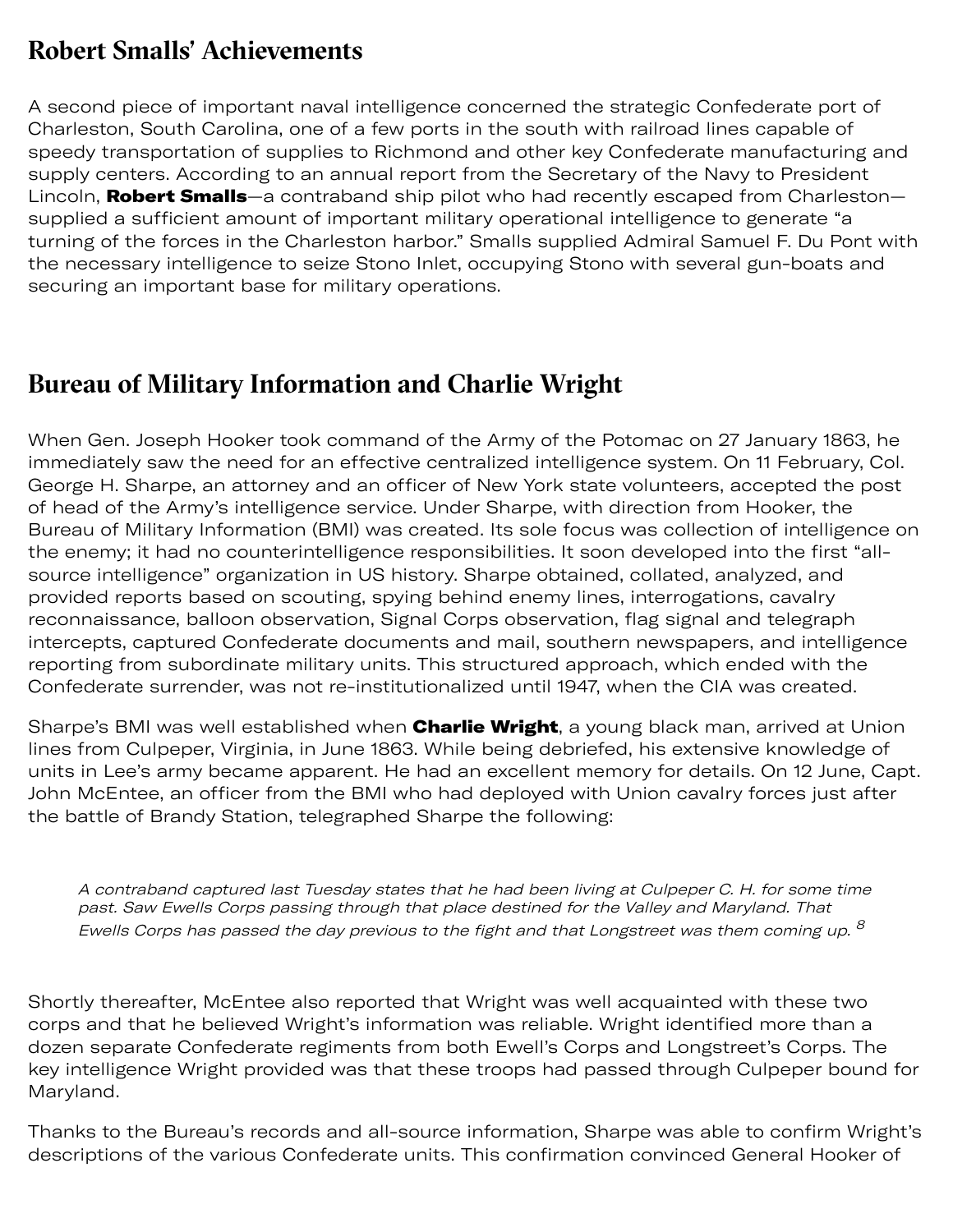Wright's assertion that Lee's army was moving into Maryland. Hooker ordered his army to shadow the Confederate forces' movements while traveling on the eastern side of the Blue Ridge Mountains out of view of Lee's troops.

This movement by the Union Army shielded Washington from Lee's forces and eventually forced the battle at Gettysburg. For several decades after the war, Union cavalry reconnaissance was given credit for identifying Lee's movement in the valley toward Maryland. But historical records now make it clear that Wright's intelligence was the key factor in convincing Hooker to move his forces. <sup>9</sup>

While many reasons can be cited for Lee's defeat at Gettysburg, there can be no doubt that the ground held by the Union forces played a significant role in the victory. This was Charlie Wright's contribution. He had provided the intelligence that eventually enabled Union forces to get to Gettysburg first and seize the best ground.

#### **Agents in Place**

Because both sides were poorly prepared for the war, notwithstanding the many years of political buildup to the actual fighting, there apparently were few intelligence agents who had been specifically placed in the enemy's institutions. In-place agents have the strategic advantage of providing the plans and intentions of an enemy rather than reporting on how and when they are carried out. Although the Confederacy did not create its civilian and military power structure until just before the war began, the Union did have several such agents in the Confederate capital by the first year of the war. Two were black Americans employed by Confederate President Jefferson Davis in his official residence.

William A. Jackson was a slave hired out by the year to President Davis as a coachman. His first documented report was on 3 May 1862, when he crossed into Union lines near Fredericksburg, Virginia. As a servant in the Davis household, he was able to observe and overhear the Confederate President's discussions with his military leadership. While no record remains of the specific intelligence he produced, it apparently was valuable enough to cause General McDowell to telegraph it immediately to the War Department in Washington. [10](#page-8-8) 

The second agent, **[Mary Elizabeth Bowser](file:///library/center-for-the-study-of-intelligence/csi-publications/books-and-monographs/black-dispatches/boswer.jpg/image.jpg)**, was part of a Union spy ring known as "the Richmond underground," directed by Elizabeth Van Lew, whose family was well respected and well connected socially in Richmond. While not hiding her Union loyalties, Van Lew affected behavior that made her appear harmless and eccentric to Confederate authorities. After the war, she traveled to Washington and obtained all the official records from the War Department related to her activities and destroyed them. Thus, details on Bowser's specific activities are sparse.

Bowser had been a slave of the Van Lew family, but Van Lew freed her and sent her North to be educated. When Van Lew decided to establish a spy ring in Richmond shortly before the fighting began, she asked Bowser to return and work with her for the Union. Van Lew obtained a position for Bowser as a servant in the Confederate "White House" through the recommendation of a "friend" who provided supplies to that household.

Bowser pretended to be uneducated but hardworking and, after working part-time at several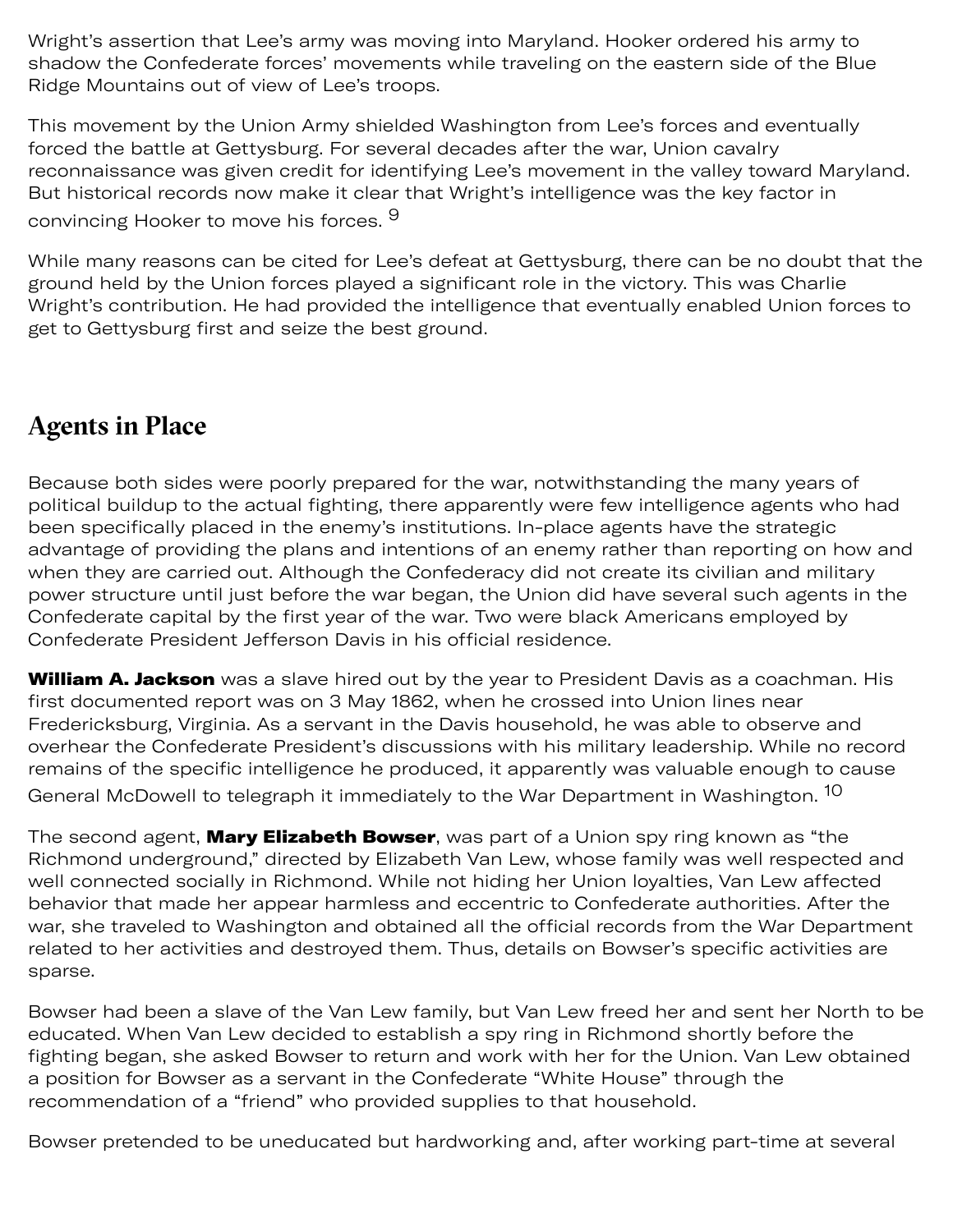functions, was hired as a regular employee. Her access provided her with opportunities to overhear valuable information. As a black servant, Bowser was almost certainly ignored by the President's guests. Her reporting focused on conversations she overheard between Confederate officials at the President's residence and on documents she was able to read while working around the house. She and Van Lew, often dressed as a country farmwife, would meet at isolated locations on the outskirts of Richmond to exchange information.

Another Union spy, Thomas McNiven, noted that Bowser had a photographic memory and could report every word of the documents she saw at the "White House." <sup>11</sup> In recognition of her intelligence contributions, Bowser was inducted into the US Army Intelligence Hall of Fame at Fort Huachuca, Arizona, on 30 June 1995.

#### **Tubman's Triumphs**

[Harriet Tubman](file:///library/center-for-the-study-of-intelligence/csi-publications/books-and-monographs/black-dispatches/tubman.jpg/image.jpg), another black woman involved in intelligence collection for the Union, is much more famous for her activities with the underground railroad. Her intelligence activities, however, are well documented in many books written about her exploits. Tubman, often referred to by her contemporaries as "Moses," is best known for the numerous trips she made into the south to free relatives and friends and bring them to safety. Her last trip took place in 1860. With the advent of the fighting, she spent the early years of the war assisting with the care and feeding of the massive numbers of slaves who had fled to Union-controlled areas.

By the spring of 1863, Union officials had found a more dramatic and active role for Tubman to play. The Union forces in South Carolina badly needed information about Confederate forces opposing them. Intelligence on the strength of enemy units, location of encampments, and designs of fortifications was almost nil. All these requirements could be met by short-term spying trips behind enemy lines, and it fell to Tubman to organize and lead these expeditions.

Tubman selected a few former slaves knowledgeable about the areas to be visited and established her spy organization. Often disguised as a field hand or poor farm wife, she led several spy missions herself, while directing others from Union lines. She reported her intelligence to Col. James Montgomery, a Union officer commanding the Second South Carolina Volunteers, a black unit involved in guerrilla warfare activities.

The tactical intelligence Tubman provided to Union forces during the war was frequent, abundant, and used effectively in military operations. For example, her part in a June 1863 Union raid up the Combahee River in South Carolina is well documented. Tubman had conducted spy missions into the area, identified enemy supply areas, and reported weaknesses in Confederate troop deployments.

In late May, Gen. David Hunter, commander of all Union forces in the area, asked Tubman to personally guide a raiding party up the river. On the evening of 2 June, Tubman led Montgomery and 150 of his men up the river past Confederate picket lines. In a swift raid, taking the Confederates by surprise, the Union forces destroyed several million dollars worth of Confederate supplies and brought back more than 800 slaves and thousands of dollars in enemy property. <sup>12</sup> By this action alone, Tubman's contribution to the Union cause was significant. When Tubman died in 1913, she was honored with a full military funeral as a mark of respect for her activities during the war.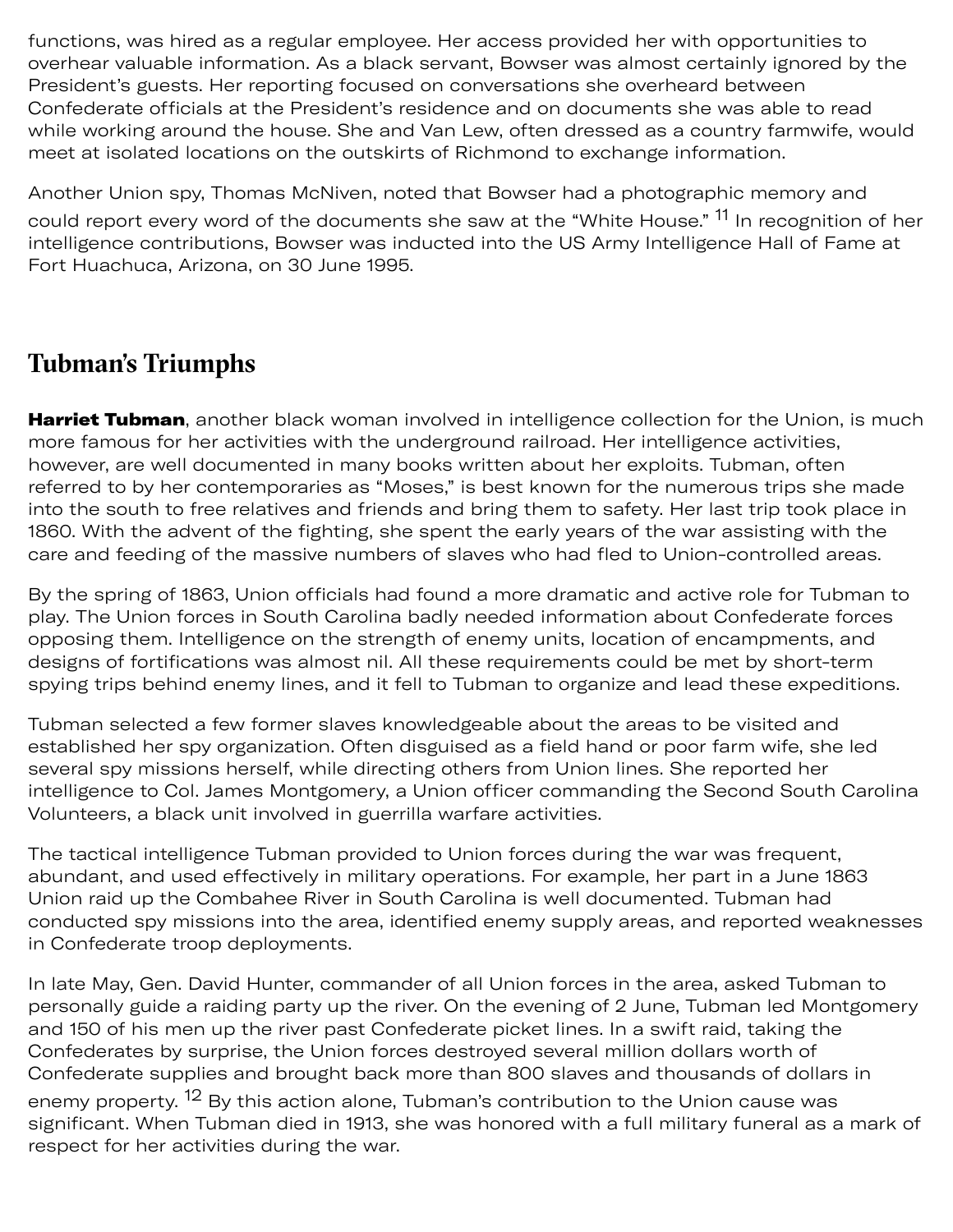#### **A Signal Achievement**

No discussion of intelligence activities by black Americans during the Civil War would be complete without mention of a popular story about a black couple who provided intelligence on Confederate troop movements to the Union during the fighting around Fredericksburg, Virginia in 1863. The original account evidently appeared in a newspaper or magazine article written by a Union officer who claimed to have been a witness to the events. No official records have documented this story, and the claims about the value of the intelligence produced are questionable. But there is probably some factual basis for the tale.

The story involved a runaway slave named Dabney, who crossed into Union lines with his wife and found employment in General Hooker's headquarters camp. It became apparent that Dabney knew the geography of the area very well, and, though he had little education, was clever. He quickly developed an interest in the Union flag-signal system, and he learned all he could about it.

After several weeks, Dabney's wife asked permission to return to Confederate lines as a personal servant to a Southern woman returning to her home. A few days after his wife's departure, Dabney began reporting Confederate movements to members of Hooker's staff. His reports soon proved accurate, and he was questioned as to the source of his intelligence.

Dabney explained that he and his wife had worked out a signaling system based on the laundry that she hung out to dry at her mistress's house, which was observable from Hooker's headquarters. As the wife observed Confederate troop movements, she would hang the laundry in a particular sequence to signal Dabney of the activity. For example, a white shirt represented Gen. A. P. Hill, a pair of pants hung upside down represented the direction west, and so forth. This system produced useful intelligence on Confederate movements until Hooker moved his headquarters.

While such a signaling system could produce simple messages such as "Hill-north-three regiments," the value of the information would not be great. Union cavalry pickets and Signal Corps observers would have provided similar intelligence. But the fact that this story is repeated in numerous articles and books makes it a part of the legend of intelligence activities during the war.

No one will ever know if the course of the Civil War would have been changed if General Lee had seized the better ground at Gettysburg or if the Virginia had broken the Union blockade at Hampton Roads. And it remains uncertain what information or the plans and intentions of the Confederate leadership Bowser and Jackson passed to the Union. Even so, this does not diminish the courage, dedication, and personal commitment which these individuals demonstrated by their actions. Like successful spies throughout history, they did their jobs quietly and effectively—and then faded away.

#### **NOTES**